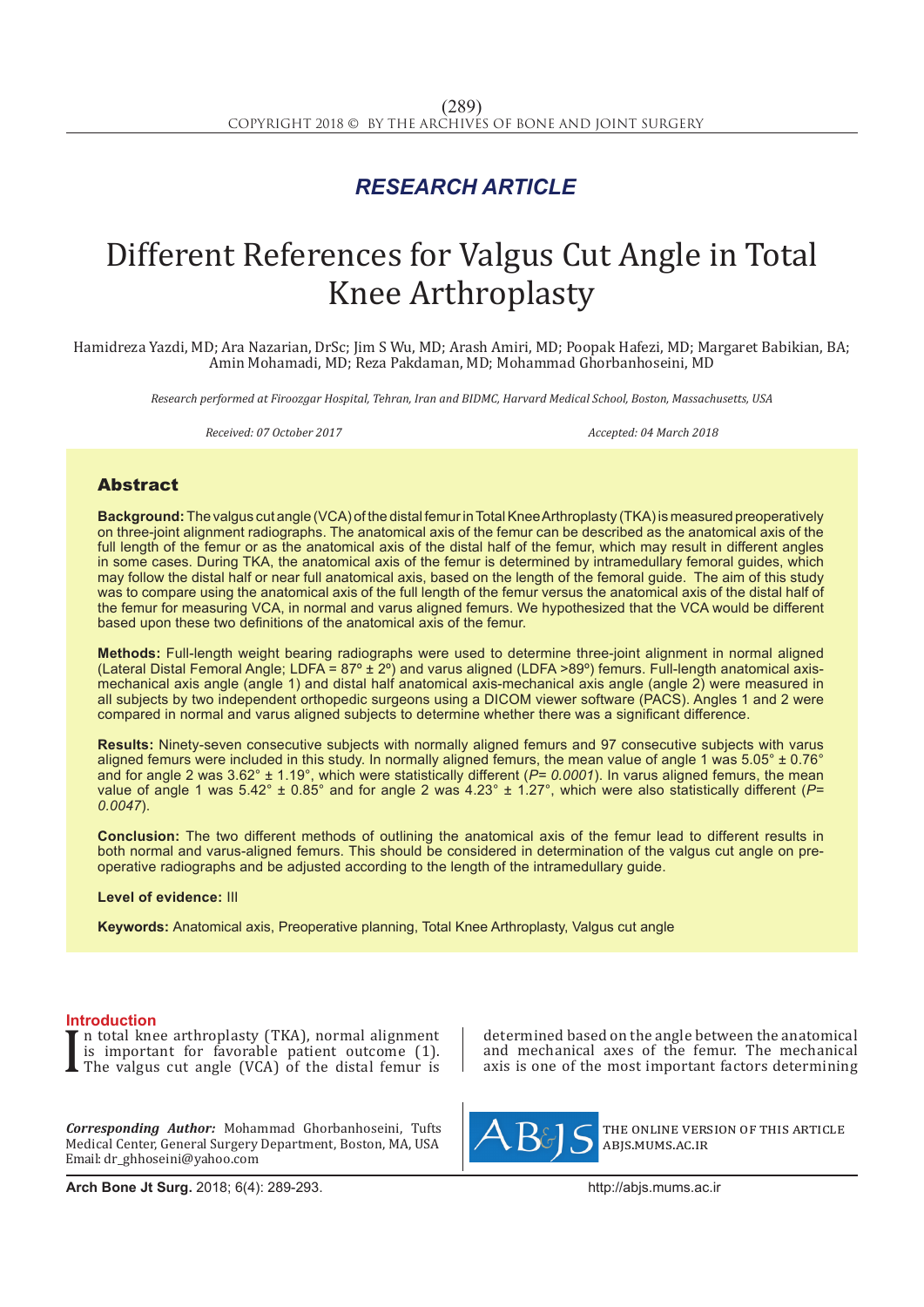prognosis of surgery (2-5). Achieving normal knee alignment in the surgeries of the knee, such as TKA is crucial (5-8). VCA is measured on a three-joint alignment radiograph preoperatively. The anatomical axis of the femur can be outlined either by using the full length of the femur or by using the distal half of the femur, which may lead to different results (3). Several studies have shown that varus or valgus malalignment are associated with unfavorable outcomes after TKA (9-12). To reduce the failure rate of this procedure, normal mechanical balance in the joints must be restored (3). The aim of this study is to compare the VCA of distal femur determined by anatomical axis of the either full length or distal half of the femur in both normal and varus aligned femurs. We hypothesized that the VCA would be different based on these two definitions of the anatomical axis and this should be considered in pre-operative planning.

#### **Materials and Methods**

Intuitional Review Board approval was obtained. From Jan 2011 to Dec 2013, 194 subjects were recruited from the outpatient clinic located in our university hospital. Patients with full length alignment view radiographs who met the inclusion criteria for this study were enrolled.



**Figure 1. Mechanical - Lateral Distal Femoral Angle (mLDFA, white arrow).** 

DIFFERENT REFERENCES FOR VALGUS CUT ANGLE IN TOTAL KNEE ARTHROPLASTY

In order to determine the mechanical Lateral Distal Femoral Angle (mLDFA), the center of the femoral head was identified using the PACS software (Clear Canvas Workstation Version 2.0.12729.37986 SP1). Next, a line was drawn tangent to the articular surface of the femoral condyle, and another was drawn from the center of the femoral head to the deepest part of the intercondylar notch in the distal femur. The angle between intersection of these two lines is called mLDFA, which determines whether the femoral shaft is classified as normal, varus or valgus [Figure 1].

Femurs were categorized as normal if the mLDFA was between 85° to 89°, in varus if mLDFA was greater than 89° or in valgus if the mLDFA was less than 85°. Those with valgus femurs were excluded. Other exclusion criteria were deformity of the lower limb, previous surgery on the lower limb or presence of radiographic signs for osteoarthritis.

To outline the anatomical axis of the full length of the femur, a point equidistant from medial and lateral cortices of the femur, 1-3 cm distal to the lesser trochanter, was marked. Then a line was drawn from this point to the deepest point of the intercondylar notch, which created an angle between the mechanical and anatomical axes of the full length of the femur. We named it Angle 1 [Figure 2].



**Figure 2. Angle between the mechanical axis of the femur and the anatomical axis of the full length of the femur (Angle 1, white arrow).**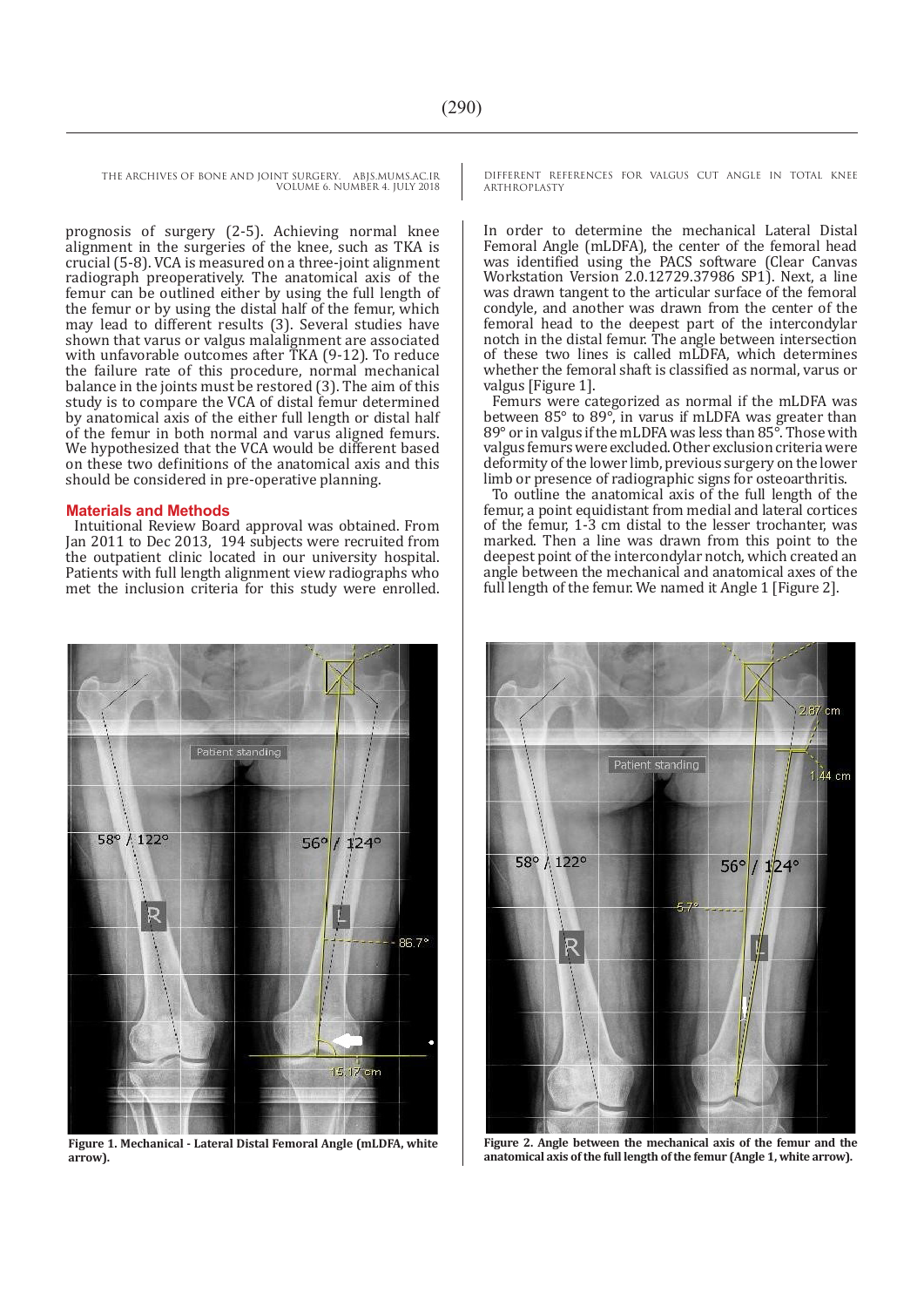

**Figure 3. Angle between the mechanical axis of the femur and the anatomical axis of the distal half of the femur (Angle 2, white arrow).**

To outline the angle between the mechanical axis of the femur and the anatomical axis of the distal half of the femur, which we named Angle 2, we marked the midway between the proximal femoral head to the most distal articular surface. At this level, we marked the point in the middle of medial and lateral cortices and then drew a line from this point to the deepest point of the intercondylar notch. This line represents the anatomical axis of the distal half of the femur. The angle between this line and the mechanical axis of femur was measured [Figure 3].

All measurements were performed by two orthopedic surgeons using a DICOM viewing software (PACS). Angles 1 and 2 were compared using t-test in normal and varus DIFFERENT REFERENCES FOR VALGUS CUT ANGLE IN TOTAL KNEE **ARTHROPLASTY** 

#### aligned cases.

#### **Results**

Ninety-seven consecutive subjects with normal and 97 consecutive subjects with varus aligned femurs were included in this study. The mean age was  $35.51 \pm 12.15$ years old (range: 18 to 65 years). 55.6% of the subjects were female (n=108) and 44.4% of the subjects were male (n=86).

The average lateral distal femoral angle (LDFA) in the normal femoral axis and the varus groups were 87.54°  $\pm$  0.86° and 90.89°  $\pm$  0.88° respectively. There was a significant difference in mean LDFA values between the normal and varus groups (*P= 0.001*). In the normal aligned femur group the mean values for angles 1 and 2 were  $5.05^{\circ} \pm 0.76^{\circ}$  and  $3.62^{\circ} \pm 1.19^{\circ}$  respectively, which were statistically significant (*P=0.0001*). In the varus aligned femur group, the mean values of angles 1 and 2 were  $5.42^{\circ} \pm 0.85^{\circ}$  and  $4.23^{\circ} \pm 1.27^{\circ}$ , respectively, and the differences were significant as well (*P=0.0047*). There was no correlation between angles 1 and 2 in relation to the length of the femur in patients with varus aligned femurs (*P= 0.50*) or for patients with normally aligned femoral axes (*P= 0.70*) [Table 1].

#### **Discussion**

This study shows that utilizing either the anatomical axis of the full length of the femur or the anatomical axis of the distal half of the femur would result in different valgus cuts in TKA, in both normally aligned and varus femurs. The mean value of angle  $1$  (the angle between the mechanical axis of the femur and anatomical axis of the full length of the femur) was  $5.05' \pm 0.76'$  and the mean value of angle 2 (the angle between the mechanical axis of the femur and anatomical axis of the distal half of the femur) was  $3.62' \pm 1.19'$  in normal aligned femurs, which were statistically different (*P=0.0001*). In varus aligned femurs, the mean value of angle 1 was  $5.42'$   $\pm$  $0.85'$  and for angle 2 was  $4.23' \pm 1.27'$ , which were also different (*P= 0.0047*).

TKA systems use 2 types of intramedullary guide, short and long. The short guides follow the path of the anatomical axis of the distal half of the femur, which is different from the anatomical axis of the full length of the femur. So, it is crucial that the surgeons consider the system they are working with, and choose between the anatomical axis of the full length and the distal half of the femur according to the length of the intramedullary guide of the system they are using in pre-op planning.

Surgeons have utilized several ways to measure the

| Table 1. Comparison between angle 1 and 2 in normal aligned and varus aligned femurs |         |                           |      |           |              |  |  |
|--------------------------------------------------------------------------------------|---------|---------------------------|------|-----------|--------------|--|--|
|                                                                                      |         | <b>Number of patients</b> | Mean | <b>SD</b> | P value      |  |  |
| <b>Normal femurs</b>                                                                 | Angle 1 | 97                        | 5.05 | 0.76      | $P = 0.0001$ |  |  |
|                                                                                      | Angle 2 | 97                        | 3.62 | 1.19      |              |  |  |
| Varus femurs                                                                         | Angle 1 | 97                        | 5.42 | 0.85      | $P = 0.0047$ |  |  |
|                                                                                      | Angle 2 | 97                        | 4.23 | 1.27      |              |  |  |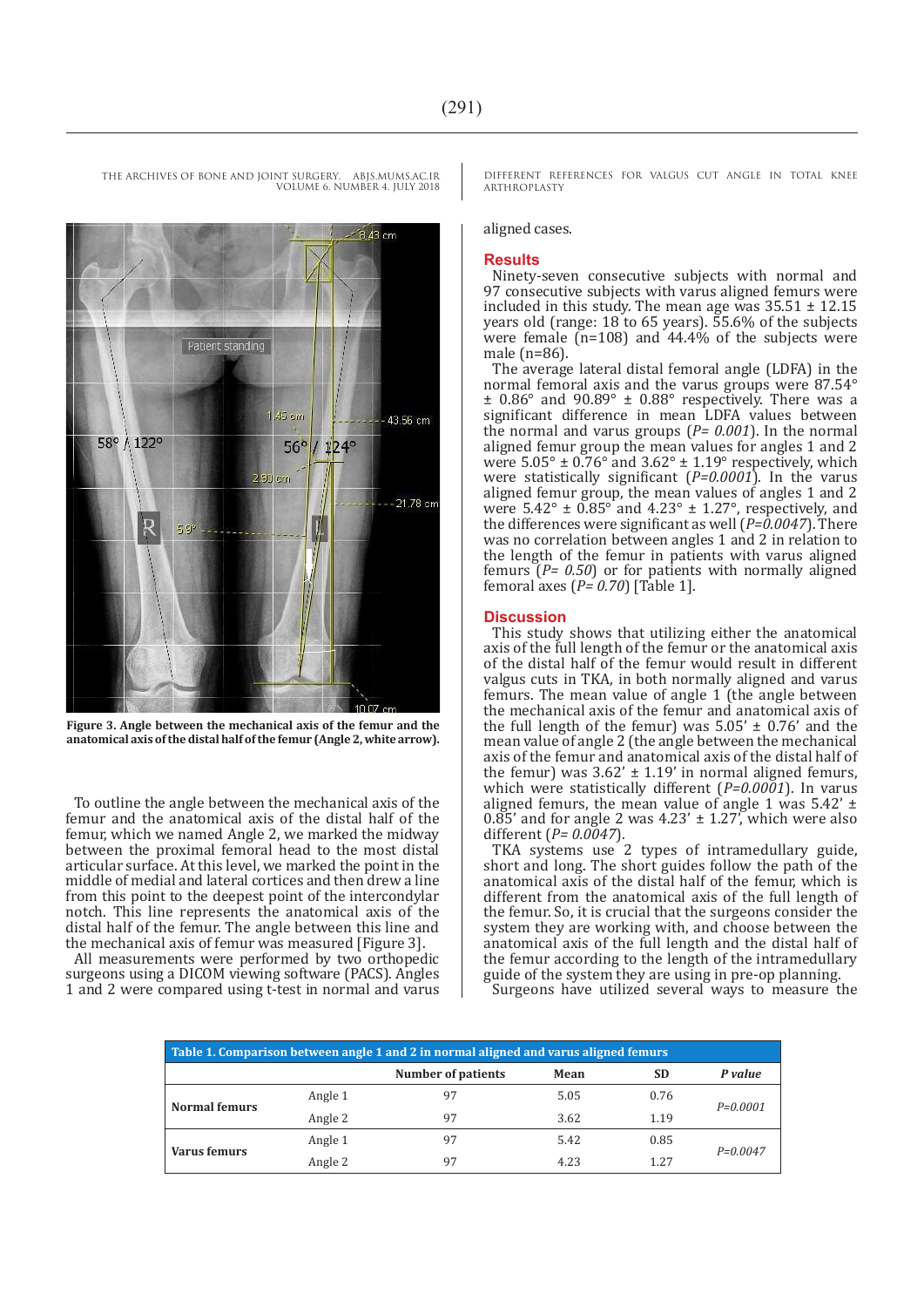DIFFERENT REFERENCES FOR VALGUS CUT ANGLE IN TOTAL KNEE ARTHROPLASTY

| Table 2. Comparison of valgus cut angel in different studies |                                                                                   |                                                                            |           |  |  |  |  |
|--------------------------------------------------------------|-----------------------------------------------------------------------------------|----------------------------------------------------------------------------|-----------|--|--|--|--|
|                                                              | VCA <sup>*</sup> based on full anatomical axis<br>$(\text{Degree} \pm \text{SD})$ | VCA <sup>*</sup> based on distal half anatomical<br>axis (Degree $\pm$ SD) |           |  |  |  |  |
|                                                              | $5.8 \pm 0.7$ (right)                                                             | $4.0\pm0.7$ (right)                                                        |           |  |  |  |  |
|                                                              | $6.0 \pm 1.0$ (left)                                                              | $4.1 \pm 0.9$ (left)                                                       | P < 0.001 |  |  |  |  |
|                                                              | $5.9 \pm 1.9$                                                                     | $5.7 \pm 1.8$                                                              | P > 0.05  |  |  |  |  |
| Normal aligned femurs                                        | $5.05 \pm 0.76$                                                                   | $4.62 \pm 1.19$                                                            | 0.0001    |  |  |  |  |
| Varus aligned femurs                                         | $5.42 \pm 0.85$                                                                   | $5.23 \pm 1.27$                                                            | 0.04      |  |  |  |  |
|                                                              |                                                                                   |                                                                            |           |  |  |  |  |

\* Valgus cut angle

axial alignment of the lower extremity, especially in total knee arthroplasty pre-op planning (3). Generally in TKA, the valgus cut angle of distal femur is defined by the angle between mechanical and anatomical axes of the femur (13). The mechanical axis of the femur is a line drawn from the center of the femoral head to the center of the knee joint (14). However, for determining the anatomic axis of the femur a full-length or distal half axis can be used. Moreland et al introduced a method for measuring valgus knee angle, in which full-length femur is used for determination of anatomical axis of the femur (4). In this method, femoral anatomic axis I is defined as a line connecting femoral shaft center I, which itself is determined by bisecting the proximal-to-distal femur length and the mid-shaft medialto-lateral femur width, with the center of the knee. Then, femoral shaft center II is determined 10 cm above the center of the knee, midway between the medial and lateral surfaces, and femoral anatomic axis II is defined by a line drawn between femoral shaft center I and II. In the second step, valgus angles I and II are separately formed by the intersection of the femoral anatomic axes I and II with the mechanical axis of the femur.

Oswald et al developed another method for measuring valgus cut angle using distal radiographs of the femur. In his method, mechanical axis of the femur is divided into three different anatomical axes, including distal femoral anatomical axis, central femoral anatomical axis and long femoral anatomical axis [Table 2] (10). The distal femoral anatomical axis is defined by connecting the midpoint of the cortical shaft 20 cm above the kneejoint line with the deepest point in the intercondylar notch. The central femoral anatomical axis is defined by connecting the midpoint of the cortical shaft at one-half of the femoral length with the midpoint of the cortical shaft 10 cm above the joint line. Finally, by connecting the midpoint of the cortical shaft at two-thirds of the femoral length with the midpoint of the cortical shaft at one-third of the femoral length, the long femoral anatomical axis is drawn. Oswald did not detect any statistical difference between these three angles (10).

In this study there were some limitations. We didn't include valgus knees. Also we didn't investigate the sagittal alignment of the limb which may have some effects. We think these 2 limitations should be addressed in future studies.

The distinctive aspects of this study compared to

Moreland et al and Oswald et al were the large number of subjects and including 2 separate populations with normal and varus aligned femurs. Another important difference between this study and previous similar studies was that we considered the deepest part of intercondylar notch as the reference point for anatomical axis. This point is the entry point of the intramedullary guide and is more relevant in pre-op and intra-operative planning rather than previous methods.

Based on this study, the two different measurements of anatomical axis of the femur lead to different results in both normal and varus-aligned femurs. This difference should be considered in determination of the valgus cut angle on pre-operative radiographs and be adjusted according to the length of used intramedullary guide intra operatively.

Hamidreza Yazdi MD Arash Amiri MD

Department of knee Surgery, Firoozgar Hospital, Neuromusculoskeletal Research Center, Iran University of Medical Sciences, Tehran, Iran

Ara Nazarian DrSc Margaret Babikian BA Amin Mohamadi MD Center for Advanced Orthopaedic Studies at BIDMC - Harvard Medical School, Boston, MA, USA

Jim S Wu MD BIDMC, Harvard Medical School, Boston, MA, USA

Poopak Hafezi MD McLean Hospital, Harvard Medical School, Boston, MA, **USA** 

Reza Pakdaman MD Department of Radiology, Brigham and Women's Hospital, Harvard Medical School, Boston, MA, USA

Mohammad Ghorbanhoseini MD Tufts Medical Center, General Surgery Department, Boston, MA, USA